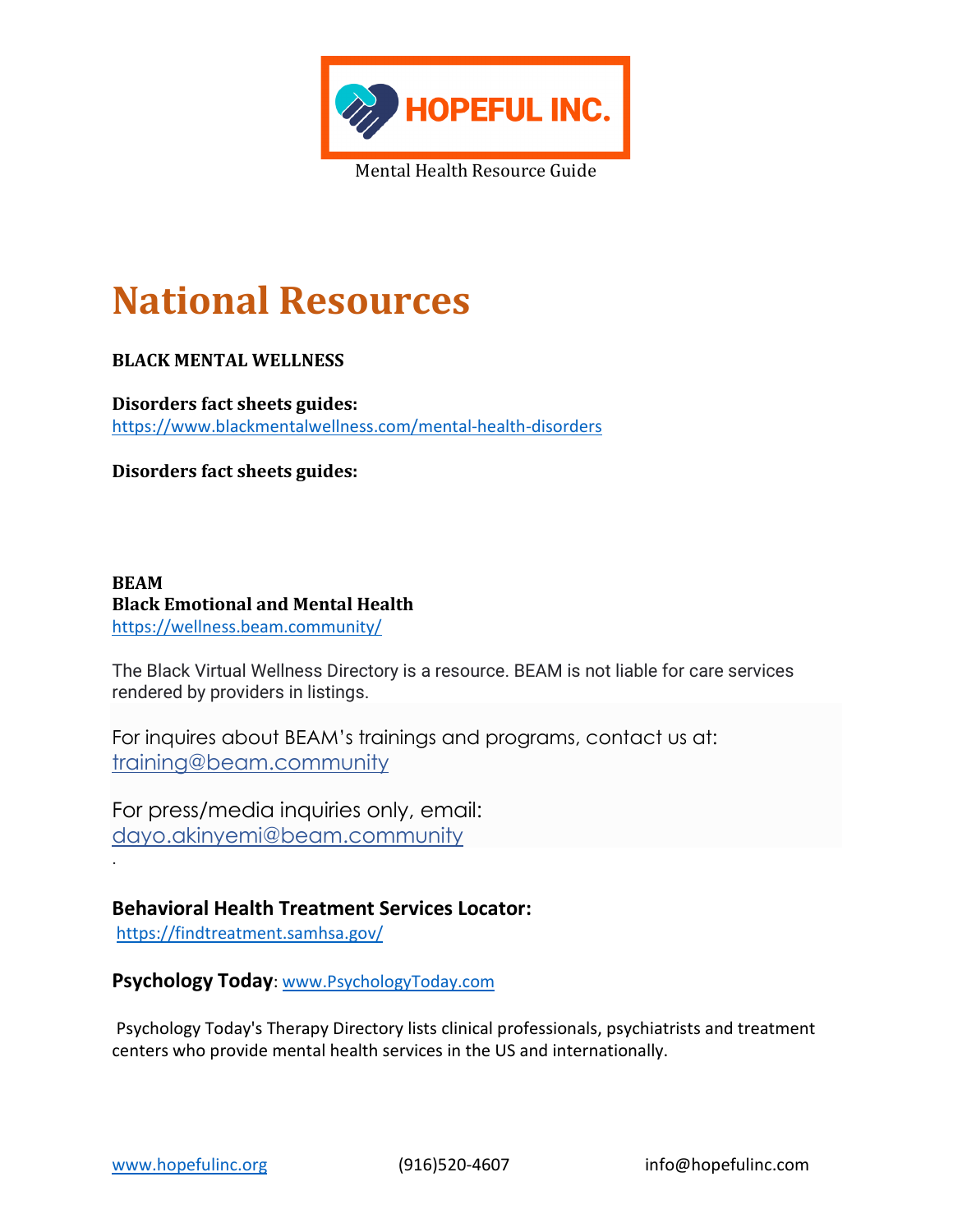

### **Therapy for Black Girls**: [www.TherapyForBlackGirls.com](http://www.therapyforblackgirls.com/)

Therapy for Black Girls is an online space dedicated to encouraging the mental wellness of Black women and girls.

## **Zoc Doc:** [www.ZocDoc.com](http://www.zocdoc.com/)

With Zocdoc, you can see doctors' open appointment times and book instantly online, make informed choices with verified reviews, and stay on top of important checkups with tailored reminders.

## **The National Suicide Prevention Lifeline**

The National Suicide Prevention Lifeline is a national network of local crisis centers that provides free and confidential emotional support to people in suicidal crisis or emotional distress 24 hours a day, 7 days a week.

Visit[, https://suicidepreventionlifeline.org/](https://suicidepreventionlifeline.org/)

or dial 1-888-628-9454 to speak to someone.

## **The Veterans Crisis Line**

The Veterans Crisis Line connects Veterans in crisis and their families and friends with qualified, caring Department of Veterans Affairs responders through a confidential toll-free hotline, online chat, or text. Responders will work with you to help you get through any personal crisis, even if that crisis does not involve thoughts of suicide. Dial 1-800- 273-8255 and (Press 1) to talk to someone now. A confidential chat is also available online or through text. To chat online [\(https://www.veteranscrisisline.net/ChatTermsOfService.aspx\)](https://www.veteranscrisisline.net/ChatTermsOfService.aspx) or send a **text to 838255** to receive confidential support anonymously..

## **Mental Health Screening Online Tools**

There are screenings available online that are helpful for self-assessing the severity of a particular set of concerns. Some helpful screenings for youth and adults can be found here:

<https://www.integration.samhsa.gov/clinicalpractice/screening-tools>

<https://screening.mhanational.org/screening-tools/>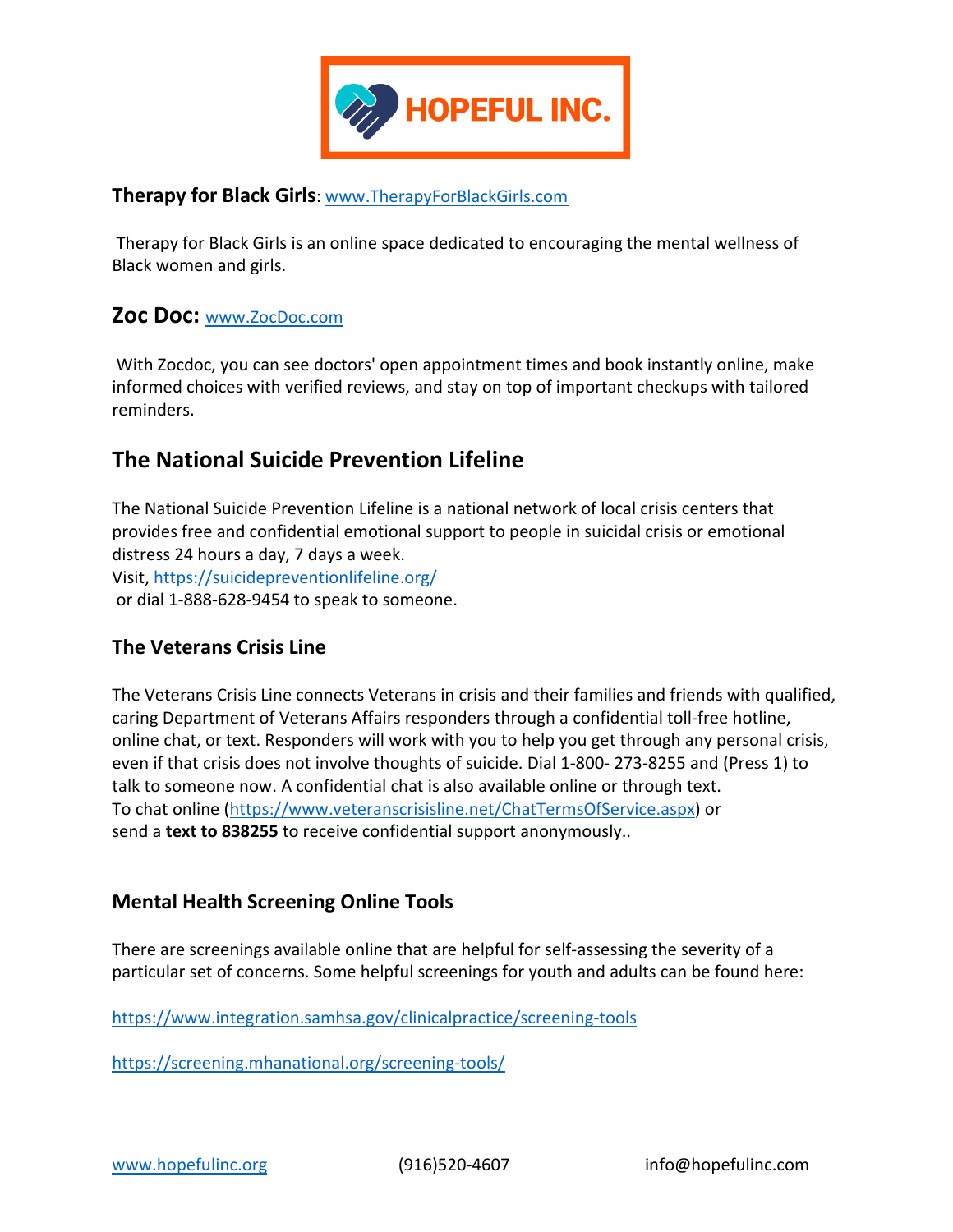

## **APPS**

## **Mindfulness/Meditation/Relaxation/ Stress Management**

5MinRelax Breathe Calm Headspace Insight Timer Lake: Coloring Book Mindfulness Coach App Tactical Breather Sleep Pillow Stay Quilt Stop Breathe Think

## **Multiple Mental Health Symptoms**

Catch it Headspace Moodkit notOK App What's My M3 The Safe Place

## **Anxiety**

Anxiety Coach Anxiety Reliever Breathe2Relax End Anxiety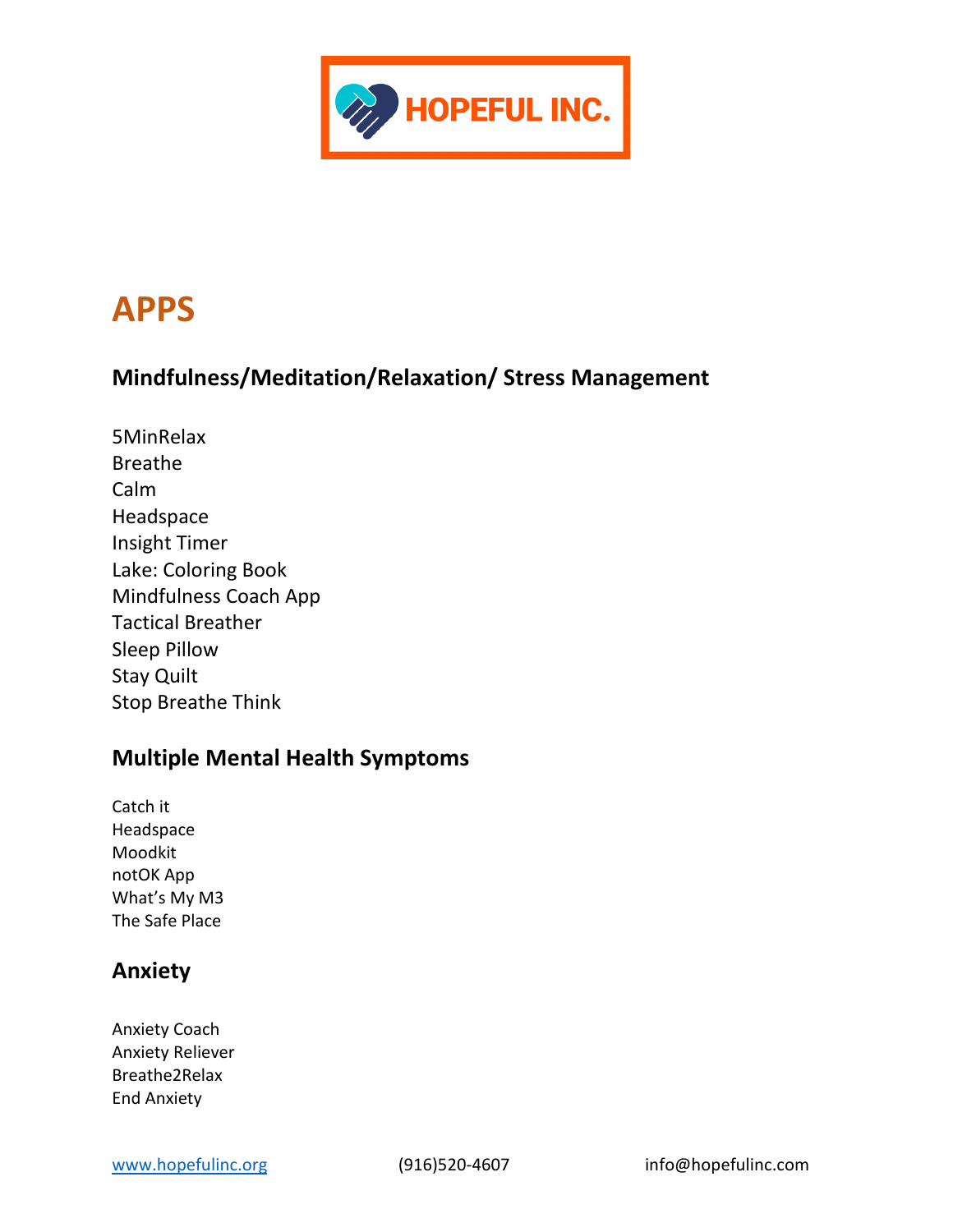

Happify Mindshift Pacifica for Stress & Anxiety Panic Relief Self-Help Anxiety Management Thought Diary Worry Watch

## **Trauma**

PE Coach PTSD Coach PTSD Family Coach

## **Obsessive Compulsions**

Live OCD Free

## **Depression**

Virtual Hope Box Mood Coach MoodTools

## **Multiple Mental Health Symptoms**

Catch it Headspace Moodkit notOK App What's My M3 The Safe Place

## **HELP ME FIND AN APP**

**<https://onemindpsyberguide.org/apps/>**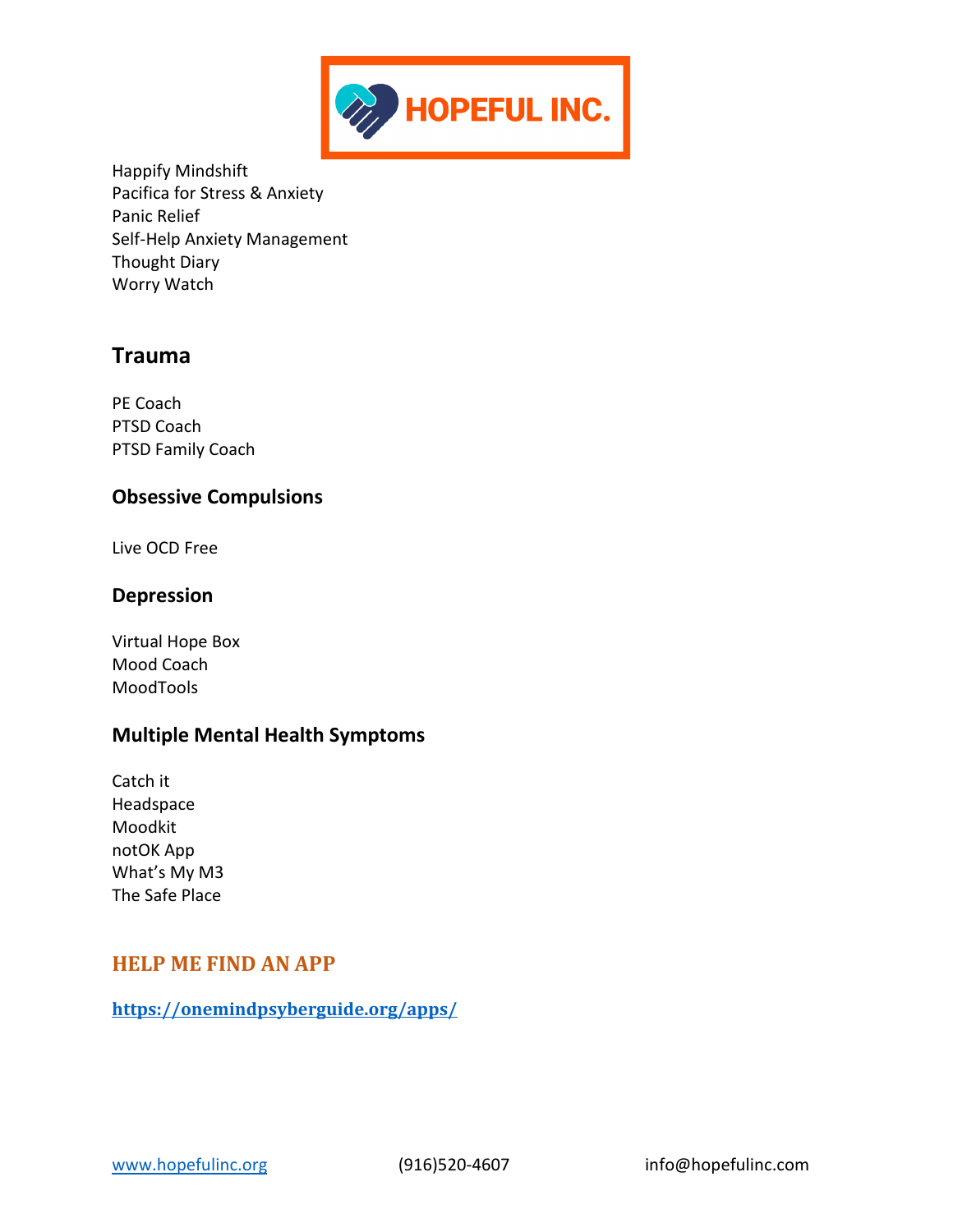

# **Mental Health and Wellness Podcasts**

#### **A Different Perspective**

Listen to gain "A Different Perspective" for topics related to POC mental health and wellness, psychology, activism, social justice, racial identity, Black culture, womanism, diversity, multiculturalism, and more. To learn more,<https://www.dramberthornton.com/podcast.html>

#### **AFFIRM by Redefine Enough**

For women of color who affirm their worth, value mental health, and seek wholeness. To learn more,<https://www.redefineenough.com/affirmpodcast/>

#### **Between Sessions Podcast**

Two brown chicks changing the face of therapy on both sides of the couch. To learn more, <https://www.melaninandmentalhealth.com/category/between-sessions/>

#### **Black Girl In Om**

Welcome to your go-to conversation on all things wellness, self-care and self-love for women of color, hosted by Black Girl In Om Founder Lauren Ash and Art Director Deun Ivory. To learn more,<http://www.blackgirlinom.com/podcast/>

#### **Celeste The Therapist Podcast**

This podcast is designed to help shift the way you think, as the host Celeste interviews guests from different backgrounds who empower people in different capacities. To learn more, <https://www.celestethetherapist.com/podcast.html#/>

#### **Fireflies Unite Podcast**

A podcast from the perspective of individuals thriving with a mental illness. To learn more, <http://www.firefliesunite.com/podcast>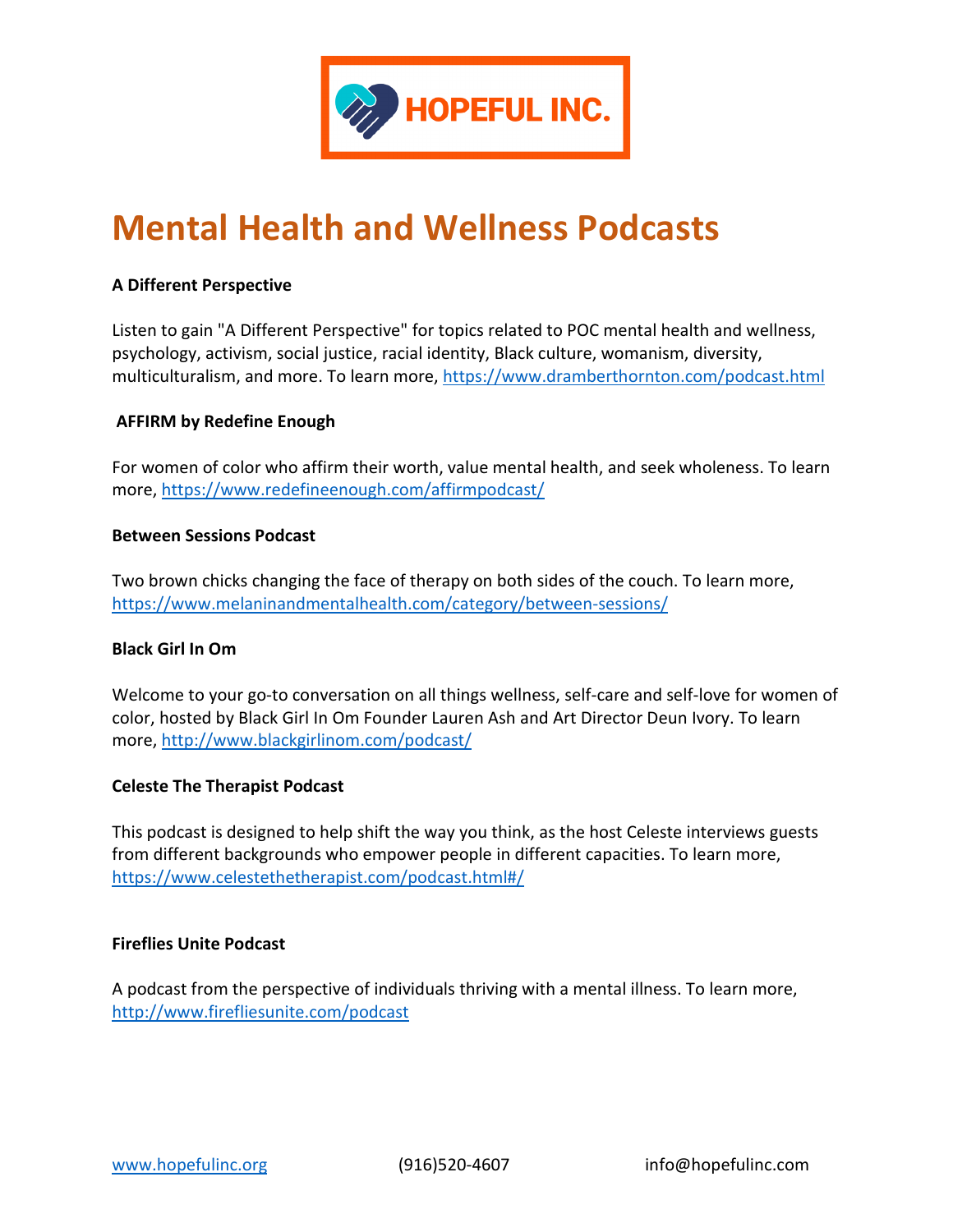

## **Minding My Black Business with Dr. Janae Taylor**

Dedicated to the mental health of Black Entrepreneurs,with a goal to engage, inform, and support other Black Entrepreneurs as they manage the business of work! To learn more, <https://mindingmyblackbusiness.com/podcast/>

#### **Naming It Podcast**

Features Bay Area Psychologists, Dr. Bedford Palmer & Dr. LaMisha Hill, who explore the intersections of Social Justice, Psychology, & Blackness. To learn more, <http://www.namingitpodcast.com/>

#### **OB Podcast-Ourselves Black**

A weekly podcast that delves into Black mental health. To learn more, <https://ourselvesblack.com/ob-podcast>

#### **Silence the Shame**

A podcast by ShantiDas. To learn more, [https://itunes.apple.com/us/podcast/silence-the](https://itunes.apple.com/us/podcast/silence-the-shamepodcast/id1213102630?mt=2)[shamepodcast/id1213102630?mt=2](https://itunes.apple.com/us/podcast/silence-the-shamepodcast/id1213102630?mt=2)

#### **Silent Symptoms: Black Mental Health Podcast**

This podcast addresses the stigma about therapy about mental illnesses in the Black community, through discussing various topics. To learn more, <https://anchor.fm/SilentSymptomsPodcast/>

#### **Talking Off the Couch. It's OK To Not Be OK**

A podcast that focuses on mental health and mental wellness. To learn more, <http://talkingoffthecouch.com/>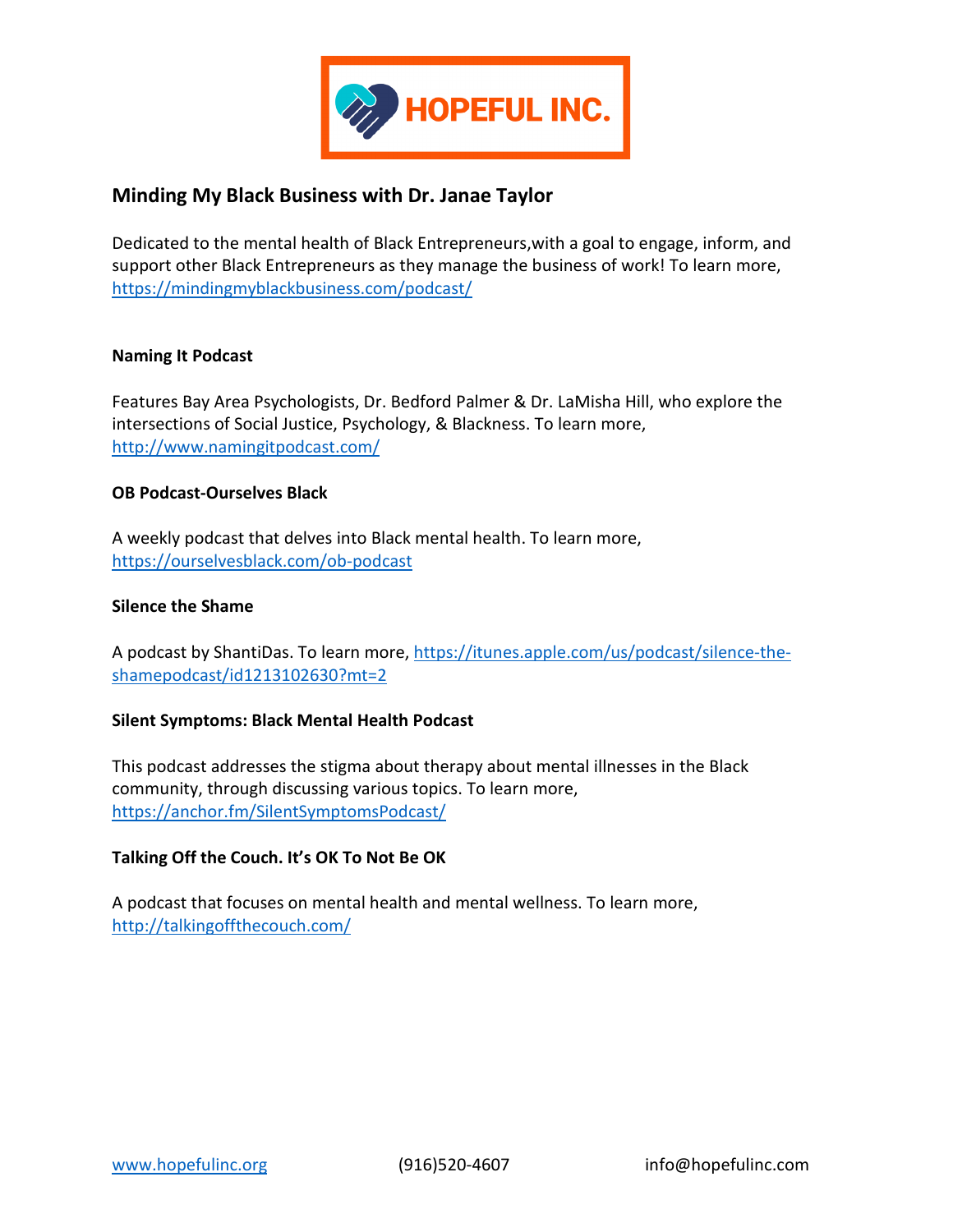

**Suicide Prevention Crisis Line (National)** (800) 273-8255 [www.suicidepreventionlifeline.org](http://www.suicidepreventionlifeline.org/)

**Veterans 24 hour Crisis Line (National)**  (800) 273-8255

**Department of Veterans Affairs – National Center for PTSD**  [www.ptsd.va.gov](http://www.ptsd.va.gov/)

**Trevor Project Crisis Line – LGBTQ Youth**  (866) 488-7386 866-4-U-TREVOR [www.thetrevorproject.org](http://www.thetrevorproject.org/)

**National Alliance On Mental Health (National)** (800) 950-6264

**MentalHealth.gov** [www.mentalhealth.gov](http://www.mentalhealth.gov/)

**Teen Mental Health**  [www.teenmentalhealth.org](http://www.teenmentalhealth.org/)

**Substance Abuse and Mental Health Services Administration (SAMHSA)**  [www.samhsa.gov](http://www.samhsa.gov/)

**Mental Health America (MHA)**  [www.nmha.org](http://www.nmha.org/)

**National Child Traumatic Stress Network**  [www.nctsn.org](http://www.nctsn.org/)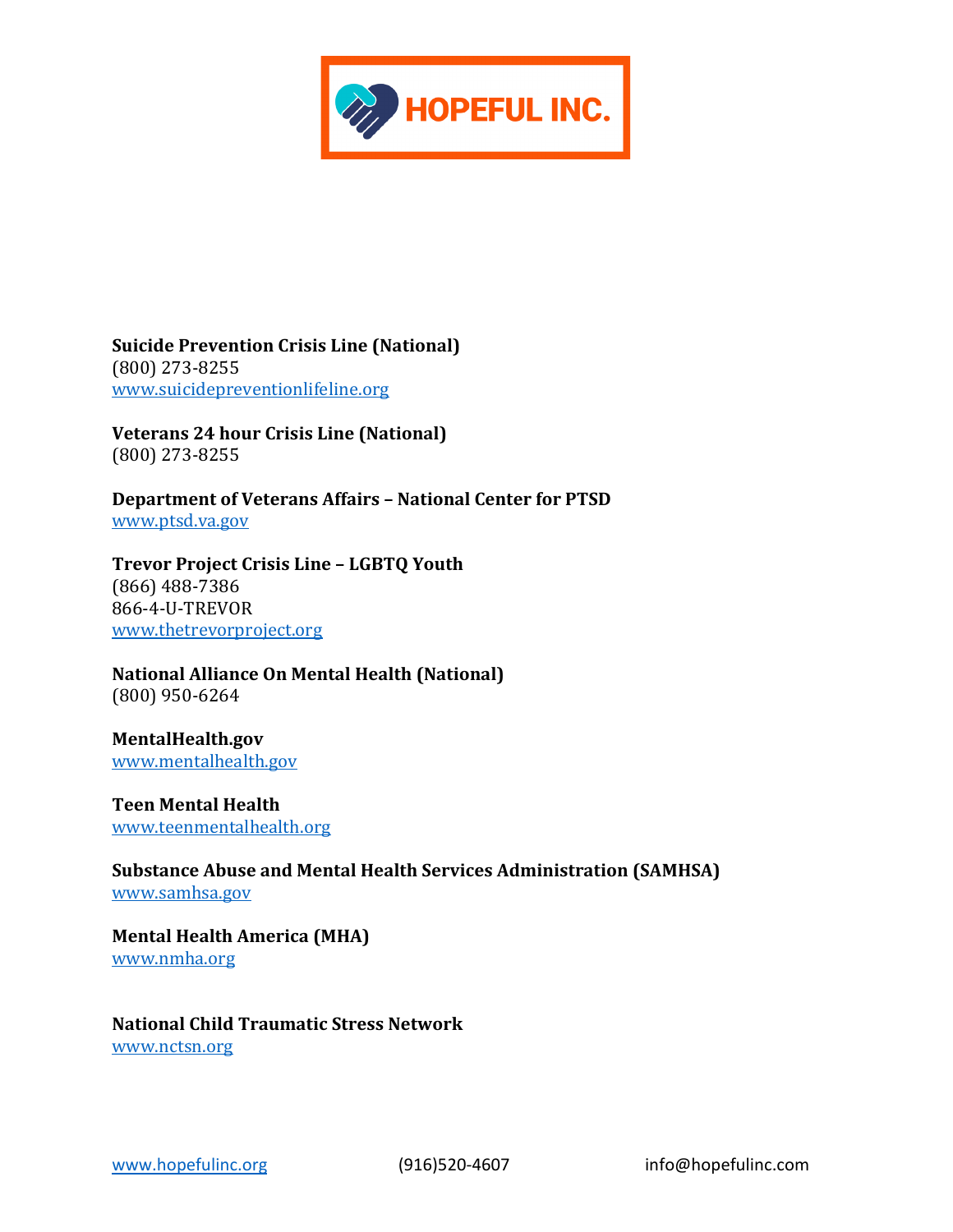

## SACRAMENTO AFRICAN AMERICAN MENTAL HEALTH WORKERS **[https://aamhp.com](https://aamhp.com/)**

## CLINICAL PSYCHOLOGISTS

**Hamilton, Sylvia A., Ph.D. License No. PSY 18289** 925 Secret River Drive, Suite K Sacramento, CA 95831 Phone: Office: (916) 399-8322 Cell: (916) 585-0428

**Mimms, Tiffany Ph.D. License No. PSY 21784** 1531 Corporate Way Sacramento, CA 95831 Phone: (916) 424-3700, Press 1 Email: [Dr.Mimms@TheRosettaCenter.com](mailto:Dr.Mimms@TheRosettaCenter.com)

# PSYCHIATRISTS

**Hall, Heather, M.D.** License No. G86039 9245 Laguna Springs Dr. Suite 200 Elk Grove, CA 95758 Phone: (916) 509-7158

# MARRIAGE & FAMILY THERAPISTS (LMFT)

3807 Pasadena Ave. Suite 115 Sacramento, CA 95821 Phone: (916) 467-2989

**Bridges, Dee L.M.F.T. License No. LMFT 26006**

VISIT THEIR WEBSITE FOR MORE LISTINGS….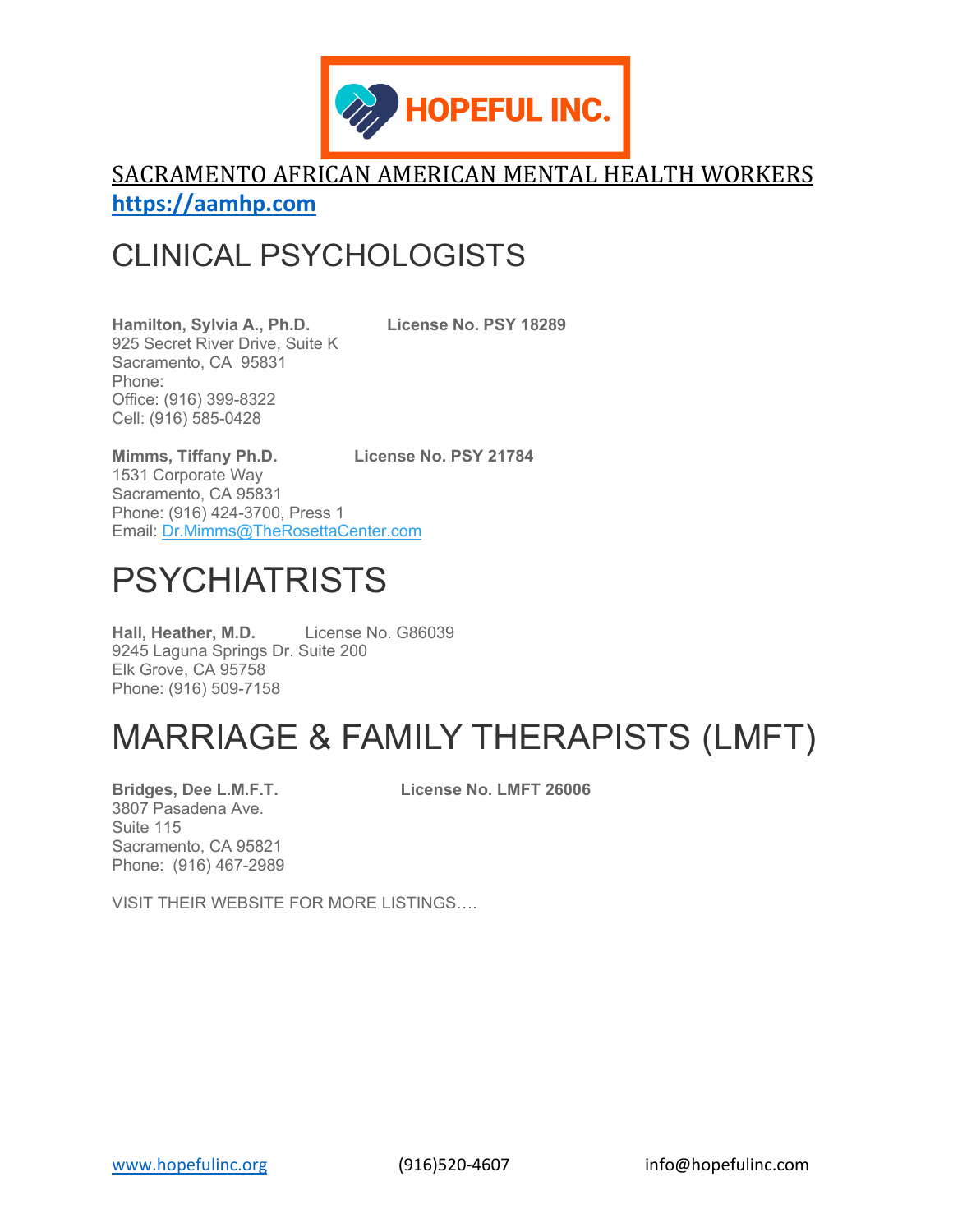

## **LOCAL Resources**

### **Stop Stigma Sacramento**

www.stopstigmasacramento.org/resources/

#### **SCC Community Health Resources For: Sacramento City College**

MENTAL HEALTH/COUNSELING

### **WELLSPACE ON CAMPUS**

Provides support for short term mental health concerns or assessment and assistance with community mental health resources as needed. WellSpace is located inside the Health Center. Limited appointments are available and may require meeting with an SCC counselor in advance.

**County Crisis Hotline**: 916-732-3637 **Suicide Crisis Line**: 916-368-3111 **Crisis Text Line**  Text: "COURAGE" TO: 741741

## **SACRAMENTO COUNTY MENTAL HEALTH/COUNSELING RESOURCES**

Adult ACCESS (Sacramento County Mental Health): 916-875-1055 Child ACCESS(Sacramento County Mental Health): 916-875-9980 Up to age 18 or 21 if you have MediCal.

#### **Turning Point Mental Health Urgent Care**

916-520-2460 (Services provided on a walk-in basis) Monday- Friday 10:00 a.m. – 10:00 p.m. Saturday-Sunday and Holidays 10:00 a.m. – 6:00 p.m. **PRIVATE PAY OR INSURANCE COUNSELING**

**Access to Adult Mental Health** (916) 875-1055

**Access to Children's Mental Health** (916) 875-9980

**Mental Health America of Northern California**  (916) 366-4600

**National Alliance on Mental Illness (NAMI)**  (916) 364-1642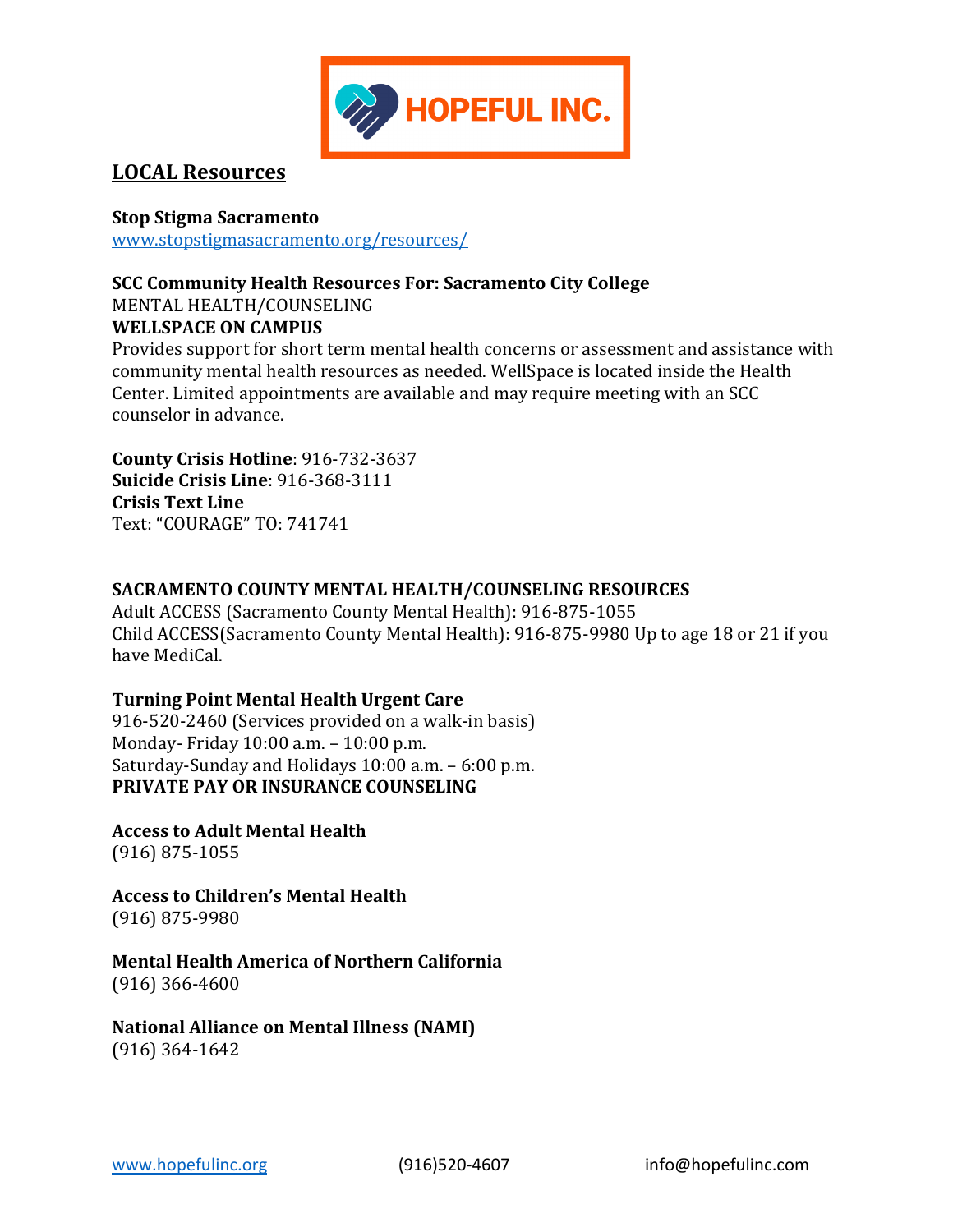

**Adult Mental Health First Aid/Youth Mental Health First Aid [MHFA@saccounty.net](mailto:MHFA@saccounty.net)** [www.mentalhealthfirstaid.org](http://www.mentalhealthfirstaid.org/)

### **STATE Resources**

**National Institute of Mental Health** [www.nimh.nih.gov](http://www.nimh.nih.gov/)

**Mental Health Services Division - California Department of Health Care Services** [www.dhcs.gov](http://www.dhcs.gov/)

## **HOSPITALS**

#### **Sutter Center for Psychiatry**

7700 Folsom Blvd, Sacramento (916) 386-3000 (24 hours)

#### **Heritage Oaks**

4250 Auburn Blvd, Sacramento (916) 489-3336 (24 hours)

#### **Sierra Vista** 8001 Bruceville Rd, Sacramento (916) 288-0300